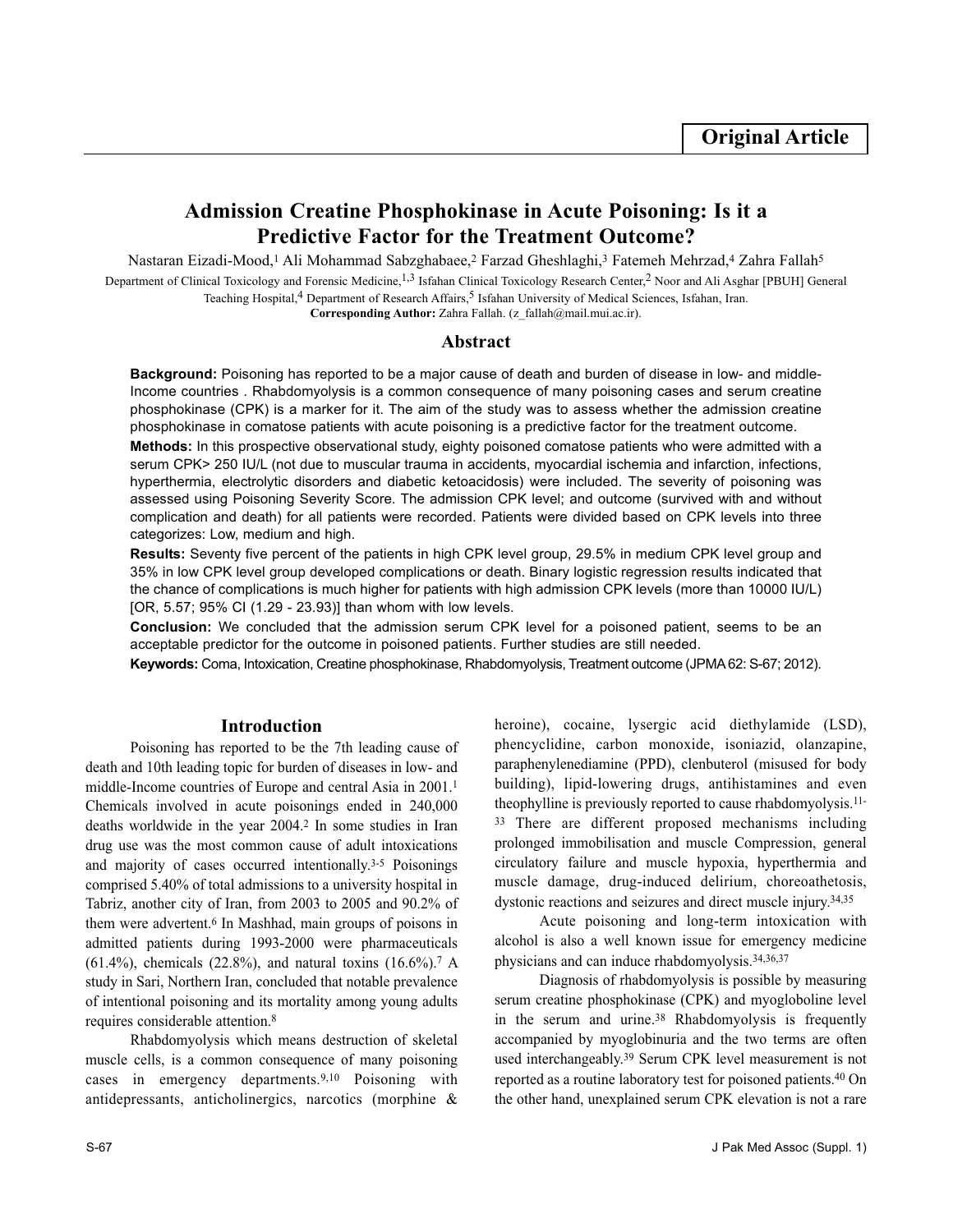clinical problem, especially in emergency diseases.<sup>41</sup>

This study aimed to evaluate the frequency distribution of admission CPK level in patients presenting with coma due to acute poisoning and to assess the relation between this variable and toxic agent ingested, patient's age and gender, time from ingestion to admittance to the emergency room and relation between CPK level and patient's outcome.

## **Methods**

This prospective cohort study was performed in Noor and Ali Asghar [PBUH] general teaching hospital, Isfahan University of Medial sciences (IUMS), Isfahan, Iran. The project was approved by the research ethics committee of IUMS (Research Project Number 385553) and regarding to the patients clinical condition, legally eligible companion has filled a written informed consent form for the participation in the study.

All of the poisoned comatose patients who were admitted with a serum creatine phosphokinase level of more than 250 IU/L which was not due to muscular trauma in accidents, myocardial ischemia and infarction, infections, hyperthermia, electrolytic disorders and diabetic ketoacidosis, were included in the study.

All subjects were checked for relevant laboratory tests such as complete blood count (CBC), blood urea nitrogen (BUN), serum creatinine (Cr), blood sugar (BS), serum sodium (Na+), serum potassium  $(K+)$ , urinalysis  $(U/A)$  and serum creatine phosphokinase (CPK) based on the standard laboratory methods. They all received the standard and supportive therapy<sup>30</sup> by the attending clinical toxicologists of the poisoning emergency department. Patients' data including age, gender, ingested drug/poison, time elapsed from ingestion to emergency department admission, poisoning severity and result of the laboratory tests were collected with a check list. Patients were followed until any of these situations occurred: recovering without complications, recovering with any complication (acute renal failure, aspiration pneumonitis) and death. The outcome was recorded and then grouped in two major categories: survival without complications group and complications and/or death group. Since seven patients died and all of them had complications, they included in the complication group. The severity of poisoning was assessed using Poisoning Severity Score (PSS).<sup>42</sup> Patients were divided with respect to their initial serum CPK level into 3 groups: low level CPK (250U/L  $\leq$  CPK level  $\leq$ 1500U/L), medium level CPK (1500 < CPK level < 10000), high level CPK (> 10000 U/L). Daily CPK measurement was done for all subjects during their stay in the ward (until discharged or dead).

# **Statistical Analysis:**

Data were analyzed using the Statistical Package for the Social Sciences version 17.0 (SPSS Inc, Chicago, IL, USA). Descriptive data were presented as mean $\pm$  SE or n (%) where appropriate. Kruskal-Wallis test was used to compare outcome between different baseline CPK levels and CPK levels frequency in respect to ingestion time. One Way Analysis of

Variance (ANOVA) was performed to compare mean CPK level with respect to different variables. Logistic regression was applied to calculate odds ratio (OR) with 95% Confidence Interval (CI) to show how predictive is the CPK level. P value less than 0.05 was considered significant.

#### **Results**

There were 80 eligible poisoned comatose patients during the investigation time including 59 (73.8%) men and 21 (26.2%) women. Patients were divided into 3 subgroups based on their age: age less than 20 years;  $20 \le$  age  $\le$  40 years; and age more than 40 years. Most of the patients were in the second subgroup (73.3%). The frequency distribution of ingested toxin emphasized on high rate of poisoning by narcotics abuse (25%) (Table-1).

Seventy percent of the patients presented within eight hours and 27.5% presented between eight to 24 hours after ingestion. Only two patients arrived after 24 hours. 55% of the patients had moderate, 25% low and 20% high admission CPK level. The mean (SE) CPK level in comatose patients was 7796.95±1239.76 IU/Lit (95% Confidence Interval, 5329.25- 10264.64) (minimum, 414; maximum, 74520). The CPK level with respect to different variables has been shown in Table-1. Regarding to outcome most of the patients (60%) survived without complications (Table-1).

75% of the patients in high CPK level group, 29.5% in medium CPK level group and 35% in low CPK level group developed complications or death (Table-2).

Binary logistic regression results indicated that the chance of complications is 5.57 times higher for patients with

**Table-1: Baseline Creatine phosphokinase (CPK) level with respect to different variables.**

| Variable              | Number of        | CPK level (IU/L)        | P value      |
|-----------------------|------------------|-------------------------|--------------|
|                       | patients $(\% )$ | $Mean \pm SE$           |              |
| <b>Toxic agent</b>    |                  |                         |              |
| CO                    | 4(5)             | $13848.75 \pm 5351.69$  |              |
| Alcohol               | 3(3.75)          | $10430.67 \pm 2087.36$  | ${}_{0.000}$ |
| <b>TCA</b>            | 3(3.75)          | $43060.67 \pm 16590.50$ |              |
| Mixed ingestion       | 12(15)           | $6886.75 \pm 2051.63$   |              |
| Narcotics (Opioids)   | 20(25)           | $6098.65 \pm 1405.42$   |              |
| Insecticides          | 18(22.5)         | $5782.33 \pm 2318.51$   |              |
| <b>BZD</b>            | 11 (13.75)       | $5523.09 \pm 2132.98$   |              |
| Anticonvulsants       | 8 (10)           | $4659.87 \pm 638.72$    |              |
| Unknown               | 1(1.25)          | 11580                   |              |
| Time from ingestion   |                  |                         |              |
| to presentation       |                  |                         |              |
| $<$ 4 hours           |                  |                         |              |
| 4-8 hours             | 19 (23.75)       | $9100.78 \pm 2292.84$   | 0.8          |
| $> 8-24$ hours        | 37 (46.25)       | $8166.81 \pm 2219.14$   |              |
| $> 24$ hours          | 22(27.5)         | $6511.04 \pm 1628.98$   |              |
|                       | 2(2.5)           | $2713.00 \pm 1593.00$   |              |
| Outcome               |                  |                         |              |
| Survived without      |                  |                         |              |
| complications         | 48 (60)          | $5233.70 \pm 795.98$    | 0.01         |
| Complication or death | 32(40)           | $11641.81 \pm 2748.92$  |              |

TCA: Tricyclic Antidepressant; BZD: Benzodiazepine; CO: Carbon Monoxide.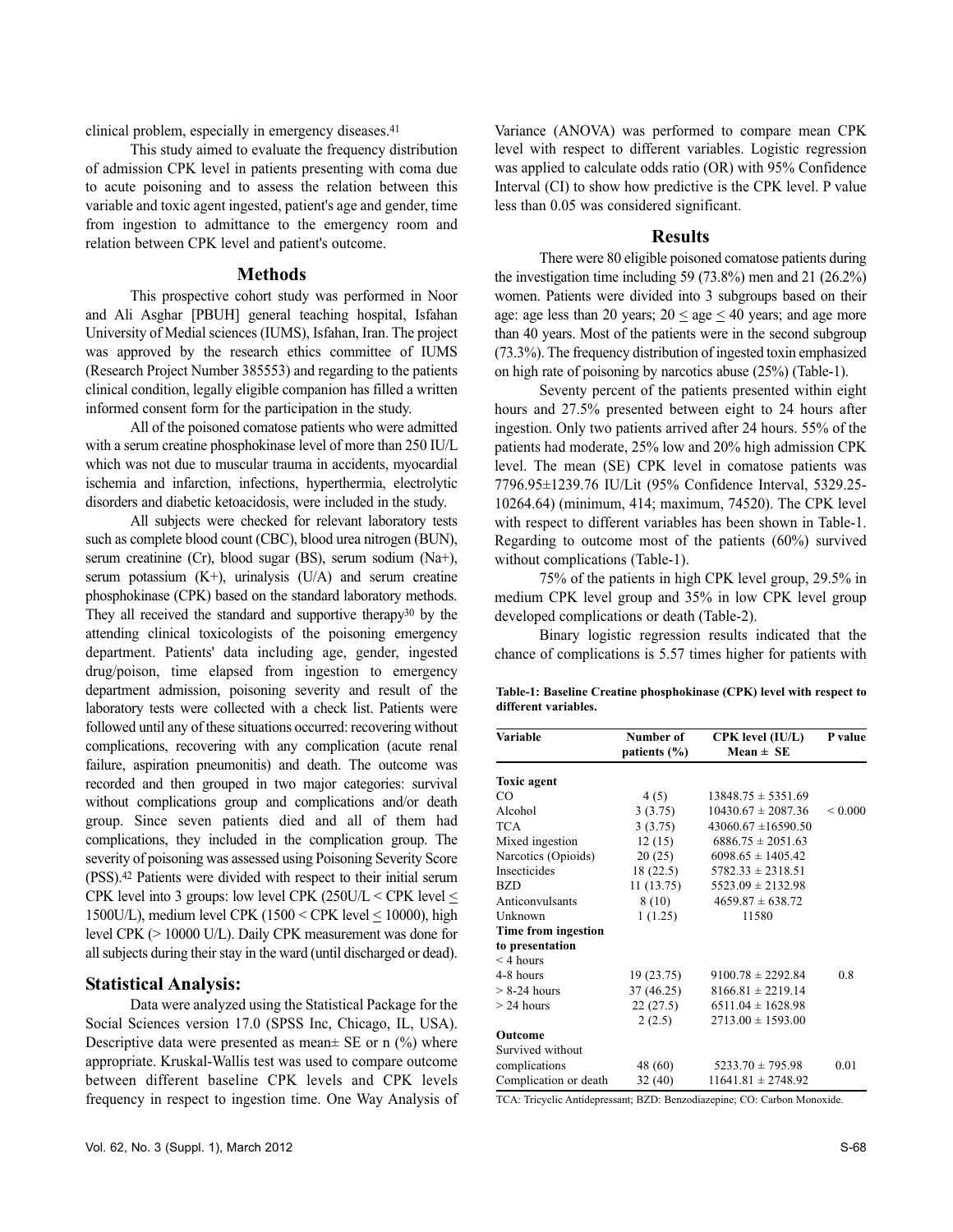#### **Table-2: CPK serum levels with respect to different variables.**

| <b>Variables</b>                    | <b>CPK</b> level (IU/L) |                        |                      |     |  |
|-------------------------------------|-------------------------|------------------------|----------------------|-----|--|
|                                     | $Low > 250-1500$        | Moderate >1500 - 10000 | High More than 10000 |     |  |
| Total patients                      | 20(25)                  | 44 (55)                | 16(20)               |     |  |
| Time from ingestion to presentation |                         |                        |                      |     |  |
| $\leq$ 4 hours                      | 3(15.8)                 | 11(57.9)               | 5(26.3)              |     |  |
| 4-8 hours                           | 8(21.6)                 | 21 (56.8)              | 8(21.6)              | 0.3 |  |
| $>8-24$ hours                       | 8(36.4)                 | 11(50.0)               | 3(13.6)              |     |  |
| $>$ 24 hours                        | 1(50.0)                 | 1(50.0)                | 0(0)                 |     |  |
| Outcome                             |                         |                        |                      |     |  |
| Survived without complications      | 13 (65)                 | 31(70.5)               | 4(25)                |     |  |
| Complication or death               | 7(35)                   | 13(29.5)               | 12(75)               |     |  |

The results are expressed as n (%). CPK: Creatine Phosphokinase.

| Table-3: Prognostic value of CPK level for outcome prediction. |  |  |  |
|----------------------------------------------------------------|--|--|--|
|----------------------------------------------------------------|--|--|--|

| <b>Variable</b>                                                |  | $SE$ P value OR (95% CI) |
|----------------------------------------------------------------|--|--------------------------|
| <b>CPK</b> level:                                              |  |                          |
| High (more than 10000 IU/L) 1.71 0.74 0.02 5.57 (1.29 – 23.93) |  |                          |

CPK: Creatine phosphokinase; OR, Odds Ratio; SE: Standard error; β: Estimated coefficient.

#### **Table-4: CPK level in respect to different outcomes.**

| Variable                 | Number of<br>patients $(\% )$ | <b>CPK</b> level<br>$Mean \pm SE$ (IU/L) | P value |
|--------------------------|-------------------------------|------------------------------------------|---------|
| Without complications    | 48(60)                        | $5233.70 \pm 795.98$                     |         |
| Complications            |                               |                                          |         |
| Renal Failure            | 3(3.75)                       | $8590 \pm 3090$                          |         |
| Other complications      |                               |                                          |         |
| (Aspiration pneumonitis) | 22(27.5)                      | $9591.80 \pm 2166.57$                    | 0.007   |
| Death                    | 7(8.8)                        | $20950.85 \pm 10514.33$                  |         |
| Total                    | 80 (100)                      | 7796.95±1239.76                          |         |

CPK: Creatine phosphokinase.

CPK level more than 10000 IU/L in comparison with Low CPK level (>250-1500 IU/L) (Table-3).

There was also a significant difference between mean admission CPK level of different outcome groups. (Table-4).

#### **Discussion**

There were 80 poisoning patients in this study arrived in coma signs, who showed high levels of CPK (>250 IU/Lit) in primary medical experiments. The patients consisted of 59 (73.7%) men and 21 (26.3%) women. This distribution may be caused by different roots like higher rate of addiction in men and more decisive men attempting suicide. In studies done by Talaie et al. the gender intricate is nearly like ours.<sup>9,43</sup>

In present study the largest age group was 20-40 years old with a percentage of 76.3% while the smallest one was <20 years old people group. The patients' average age in those studies was 32 years old with a range of 13-78.9,43

We found that the most frequent increased CPK grade was the moderate one (55%) while the least one was the high grade (20%). In Jankovic study the most frequent grade was the low one (59%).<sup>10</sup> This difference can be caused by our study inclusion criterion, choosing patients arriving in coma.

In our study poisoning by narcotics had the most frequency (25%). While Talaie et al, introduced opium as the most common cause of rhabdomyolysis in poisoning, too<sup>9</sup> Jankovic reported that in his study population poisoning by medicinal drugs occurred mostly and the least frequent situation was using narcotics and then alcohol.<sup>10</sup> These differences can be caused by narcotics easy accessibility in Iran.

There are results emphasizing on the link between CPK increased level and poisoning type. In present study the highest mean CPK level occurred in poisoning with TCAs while the least one aroused with anti-seizure drugs.

Investigated endpoints in this study included recovering without complication, complications development or death. The most frequent outcome was complete recovery (60%) whereas the least one was possessed by acute renal failure (3.75%).

In Jankovic et al. study 16% of patients suffered from acute renal failure and in the Talaie research, 6%.9,10 As they have concluded, in addition to direct effects of toxins on kidneys, renal complications of rhabdomyolysis complicating intoxications, is a matter of concern, which worsens the clinical course, sometimes leading to death.

Though not always, in poisoned patients with elevated CPK levels whom are at risk for rhabdomyolysis, early treatment including fluid therapy, alkalizing urine or hemdialysis when needed can reduce the rate of ARF. This can also decrease death rate caused by secondary renal failure and electrolyte abnormalities.

We have concluded that the serum CPK level, which is an indicator of muscle damage and a product of it, may give clues to the poisoned patient's outcome, if measured at the admission time. We observed that the severity of its highness is important in this regard. In high grade elevations, the risk of complications and death becomes highly increased. Although other investigators to our best of knowledge, have not focused on this issue which makes it a new concept, our study has its own limitations including as small sample size and the missing the